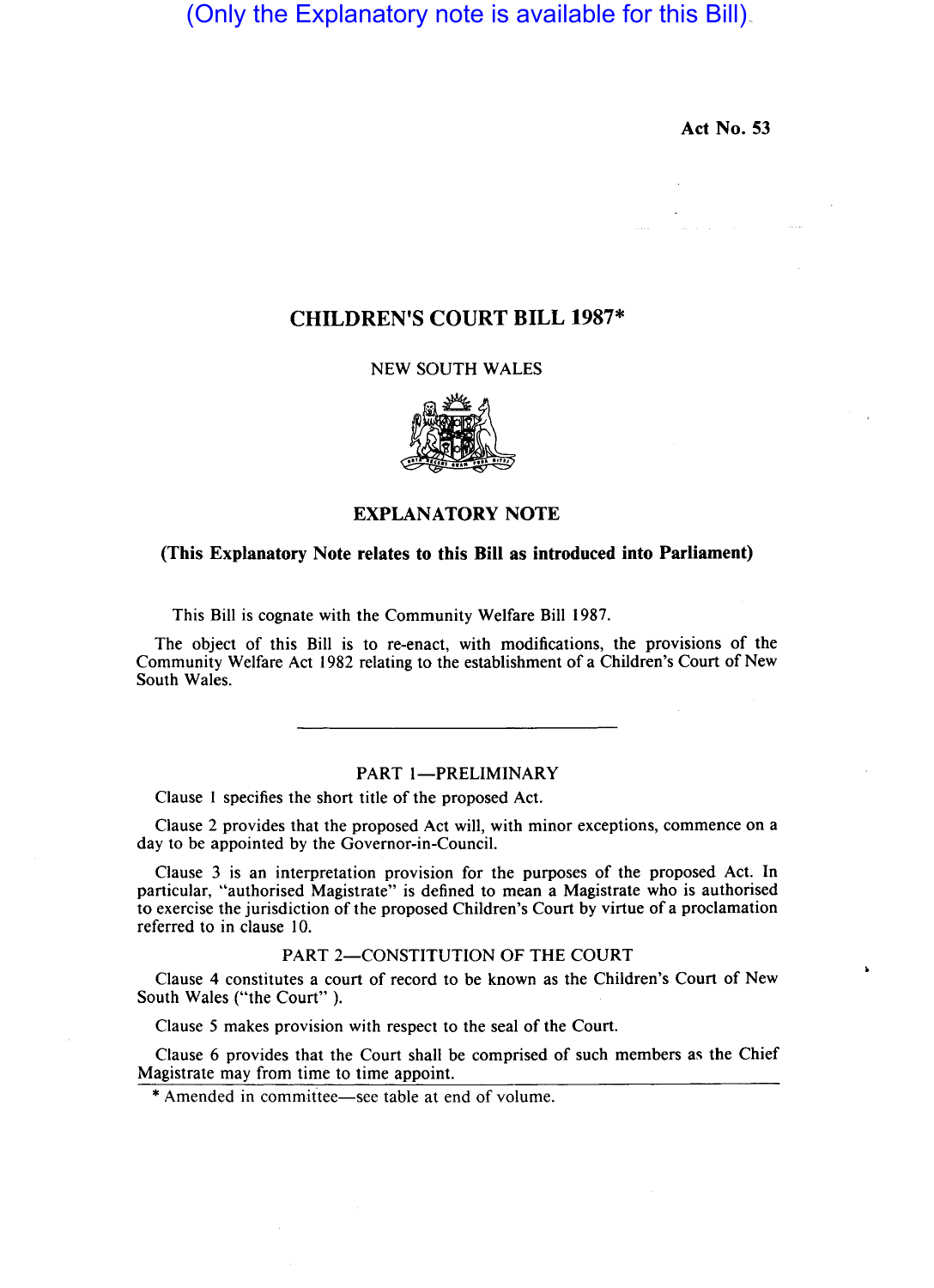Clause 7 provides for the appointment of persons as members of the Court, being persons who-

- (a) are Magistrates; and
- (b) have, in the opinion of the Chief Magistrate $-$ 
	- (i) such training in the social or behavioural sciences;
	- (ii) such experience in dealing with children; or
	- (iii) such personal qualities,

as is or are appropriate for a member of the Court.

Clause 8 provides for the appointment of a person as the senior member of the Court.

Clause 9 provides for the appointment of a person as the acting senior member of the Court during vacancies in the office of senior member and during periods when the senior member is absent.

Clause 10 enables the Governor-in-Council, by proclamation published in the Gazette, to declare that the jurisdiction of the Court may be exercised by a Magistrate sitting at such place as may be specified in the proclamation.

Clause II provides for the employment of a Registrar of the Court and of such other staff as may be necessary to enable the Court to exercise its jurisdiction.

#### PART 3-JURISDICTION OF THE COURT

Clause 12 provides that the Court shall have such jurisdiction as may be conferred or imposed on it by or under the proposed Act or any other Act, and further provides that the Court may exercise its jurisdiction throughout the whole of New South Wales.

Clause 13 enables the jurisdiction of the Court to be exercised by a member of the Court or by an authorised Magistrate sitting alone.

Clause 14 enables more than one sitting of the Court to be held at the same time.

Clause 15 enables the Court to make such orders as it thinks appropriate in relation to all matters in respect of which it has jurisdiction.

#### PART 4-MISCELLANEOUS

Clause 16 impores certain administrative functions on the senior member of the Court and further provides that, in relation to the exercise of those functions, the senior member is to be subject to the control and direction of the Chief Magistrate.

Clause 17 provides for the delegation of functions by the senior member of the Court.

Clause 18 requires the senior member of the Court to prepare reports in relation to the activities of the Court for submission to the Attorney General.

Clause 19 makes provision with respect to the buildings and rooms in which sittings of the Court may be held.

Clause 20 enables the Court to transfer the hearing of a matter to a sitting of the Court at some other place so as to ensure that the matter may be more conveniently or fairly heard.